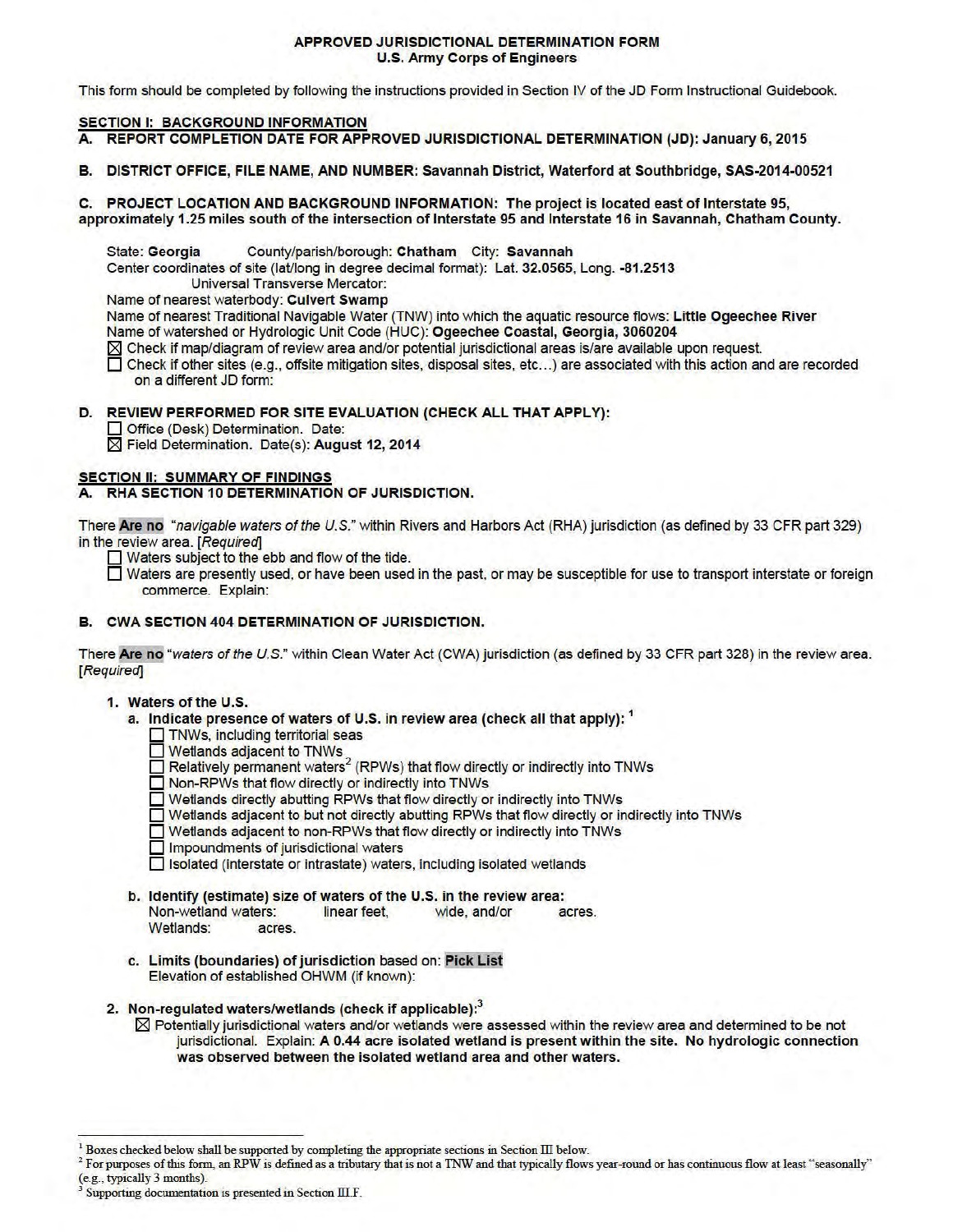#### SECTION III: CWA ANALYSIS

## A. TNWs AND WETLANDS ADJACENT TO TNWs

The agencies will assert jurisdiction over TNWs and wetlands adjacent to TNWs. If the aquatic resource is a TNW, complete Section III.A.1 and Section III.D.1. only; if the aquatic resource is a wetland adjacent to a TNW, complete Sections III.A.1 and 2 and Section III.D.1.; otherwise, see Section III.B below.

#### 1. **TNW**

Identify TNW:

Summarize rationale supporting determination:

#### 2. Wetland adjacent to TNW

Summarize rationale supporting conclusion that wetland is "adjacent":

### B. CHARACTERISTICS OF TRIBUTARY (THAT IS NOT A TNW) AND ITS ADJACENT WETLANDS (IF ANY):

This section summarizes information regarding characteristics of the tributary and its adjacent wetlands, if any, and it helps determine whether or not the standards for jurisdiction established under Rapanos have been met.

The agencies will assert jurisdiction over non-navigable tributaries of TNWs where the tributaries are "relatively permanent waters" (RPWs), i.e. tributaries that typically flow year-round or have continuous flow at least seasonally (e.g., typically 3 months). A wetland that directly abuts an RPW is also jurisdictional. If the aquatic resource is not a TNW, but has year-round (perennial) flow, skip to Section III.D.2. If the aquatic resource is a wetland directly abutting a tributary with perennial flow, skip to Section III.D.4.

A wetland that is adjacent to but that does not directly abut an RPW requires a significant nexus evaluation. Corps districts and EPA regions will include in the record any available information that documents the existence of a significant nexus between a relatively permanent tributary that is not perennial (and its adjacent wetlands if any) and a traditional navigable water, even though a significant nexus finding is not required as a matter of law.

If the waterbody<sup>4</sup> is not an RPW, or a wetland directly abutting an RPW, a JD will require additional data to determine if the waterbody has a significant nexus with a TNW.If the tributary has adjacent wetlands, the significant nexus evaluation must consider the tributary in combination with all of its adjacent wetlands. This significant nexus evaluation that combines, for analytical purposes, the tributary and all of its adjacent wetlands is used whether the review area identified in the JD request is the tributary, or its adjacent wetlands, or both. If the JD covers a tributary with adjacent wetlands, complete Section III.B.1 for the tributary, Section III.B.2 for any onsite wetlands, and Section III.B.3 for all wetlands adjacent to that tributary, both onsite and offsite. The determination whether a significant nexus exists is determined in Section III.C below.

- 1. Characteristics of non-TNWs that flow directly or indirectly into TNW
	- (i) General Area Conditions:

| Watershed size:          | <b>Pick List</b> |  |
|--------------------------|------------------|--|
| Drainage area:           | <b>Pick List</b> |  |
| Average annual rainfall: | <i>inches</i>    |  |
| Average annual snowfall: | inches           |  |

# (ii) Physical Characteristics:

(a) Relationship with TNW: Tributary flows directly into TNW.  $\Box$  Tributary flows through Pick List tributaries before entering TNW.

Project waters are Pick List river miles from TNW. Project waters are Pick List river miles from RPW. Project waters are Pick List aerial (straight) miles from TNW. Project waters are Pick List aerial (straight) miles from RPW. Project waters cross or serve as state boundaries. Explain:

<sup>4</sup> Note that the Instructional Guidebook contains additional information regarding swales, ditches, washes, and erosional features generally and in the arid West.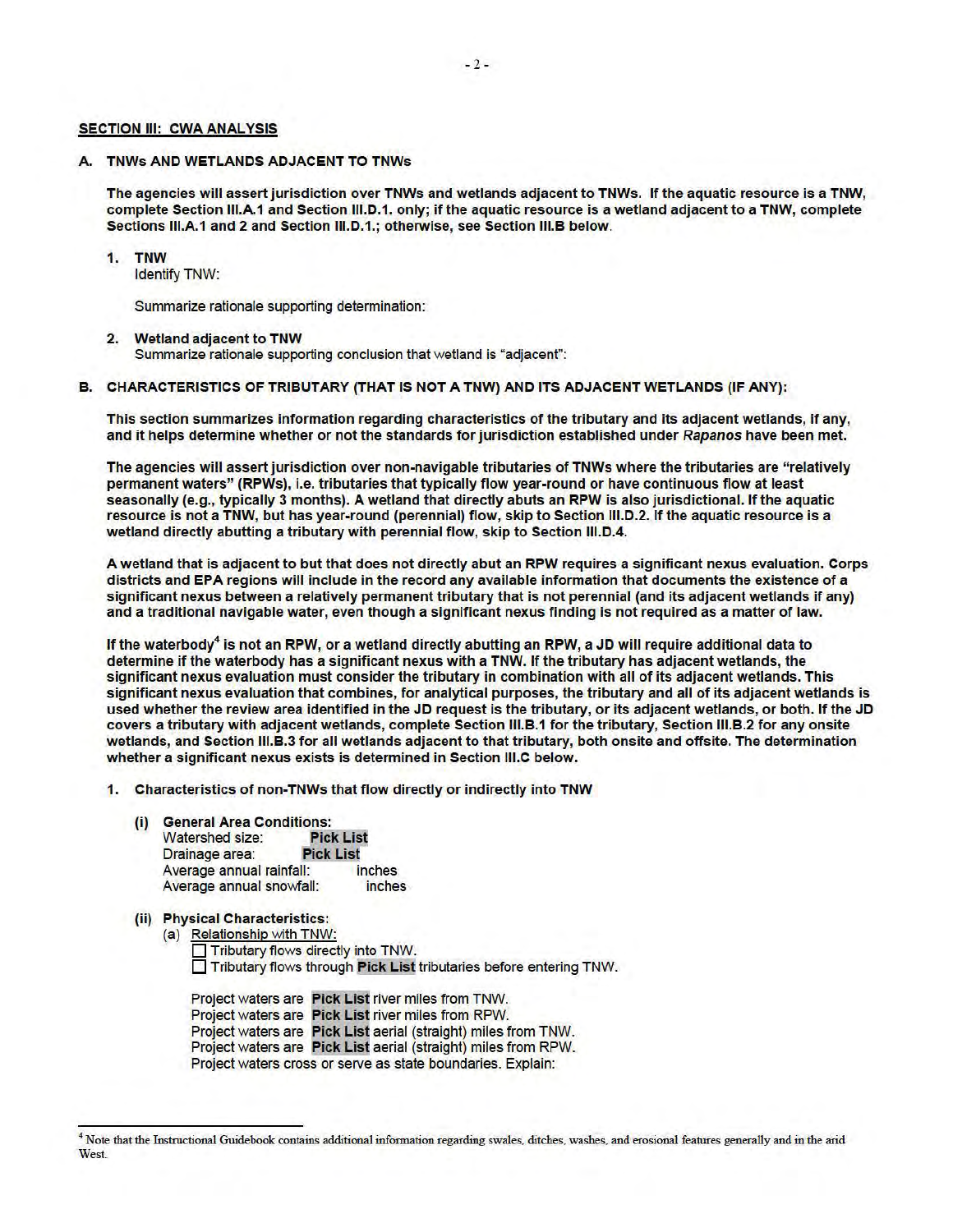|  | Identify flow route to TNW <sup>5</sup> :<br>Tributary stream order, if known:                                                                                                                                                                                                                                                                                                                                                                                                                                                                                                                                                                 |
|--|------------------------------------------------------------------------------------------------------------------------------------------------------------------------------------------------------------------------------------------------------------------------------------------------------------------------------------------------------------------------------------------------------------------------------------------------------------------------------------------------------------------------------------------------------------------------------------------------------------------------------------------------|
|  | (b) General Tributary Characteristics (check all that apply):<br>Tributary is:<br>Natural<br>-1<br>Artificial (man-made). Explain:<br>Manipulated (man-altered). Explain:                                                                                                                                                                                                                                                                                                                                                                                                                                                                      |
|  | Tributary properties with respect to top of bank (estimate):<br>Average width:<br>feet<br>Average depth:<br>feet<br>Average side slopes: Pick List.                                                                                                                                                                                                                                                                                                                                                                                                                                                                                            |
|  | Primary tributary substrate composition (check all that apply):<br>$\Box$ Silts<br>Sands<br>Concrete<br>и<br>Cobbles<br>Gravel<br><b>Muck</b><br>Vegetation. Type/% cover:<br><b>Bedrock</b><br>Other. Explain:                                                                                                                                                                                                                                                                                                                                                                                                                                |
|  | Tributary condition/stability [e.g., highly eroding, sloughing banks]. Explain:<br>Presence of run/riffle/pool complexes. Explain:<br><b>Tributary geometry: Pick List</b><br>Tributary gradient (approximate average slope):<br>$\%$                                                                                                                                                                                                                                                                                                                                                                                                          |
|  | $(c)$ Flow:<br><b>Tributary provides for: Pick List</b><br>Estimate average number of flow events in review area/year: Pick List<br>Describe flow regime:<br>Other information on duration and volume:<br>Surface flow is: Pick List. Characteristics:<br>Subsurface flow: Pick List. Explain findings:<br>Dye (or other) test performed:                                                                                                                                                                                                                                                                                                      |
|  | Tributary has (check all that apply):<br><b>Bed and banks</b><br>$\Box$ OHWM <sup>6</sup> (check all indicators that apply):<br>clear, natural line impressed on the bank<br>the presence of litter and debris<br>changes in the character of soil<br>destruction of terrestrial vegetation<br>shelving<br>the presence of wrack line<br>vegetation matted down, bent, or absent<br>sediment sorting<br>leaf litter disturbed or washed away<br>scour<br>multiple observed or predicted flow events<br>sediment deposition<br>abrupt change in plant community<br>water staining<br>other (list):<br>Discontinuous OHWM. <sup>7</sup> Explain: |
|  | If factors other than the OHWM were used to determine lateral extent of CWA jurisdiction (check all that                                                                                                                                                                                                                                                                                                                                                                                                                                                                                                                                       |
|  | High Tide Line indicated by:<br>Mean High Water Mark indicated by:<br>oil or scum line along shore objects<br>survey to available datum;<br>fine shell or debris deposits (foreshore)<br>physical markings;<br>vegetation lines/changes in vegetation types.<br>physical markings/characteristics<br>tidal gauges<br>other (list):                                                                                                                                                                                                                                                                                                             |
|  | (iii) Chemical Characteristics:<br>Characterize tributary (e.g., water color is clear, discolored, oily film; water quality; general watershed<br>characteristics, etc.). Explain:<br>Identify specific pollutants, if known:                                                                                                                                                                                                                                                                                                                                                                                                                  |

apply):

<sup>&</sup>lt;sup>5</sup> Flow route can be described by identifying, e.g., tributary a, which flows through the review area, to flow into tributary b, which then flows into TNW. <sup>6</sup>A natural or man-made discontinuity in the OHWM does not necessarily sever jurisdiction (e.g., where the stream temporarily flows underground, or where the OHWM has been removed by development or agricultural practices). Where there is a break in the OHWM that is unrelated to the waterbody 's flow regime (e.g., flow over a rock outcrop or through a culvert), the agencies will look for indicators offlow above and below the break. 7 lbid.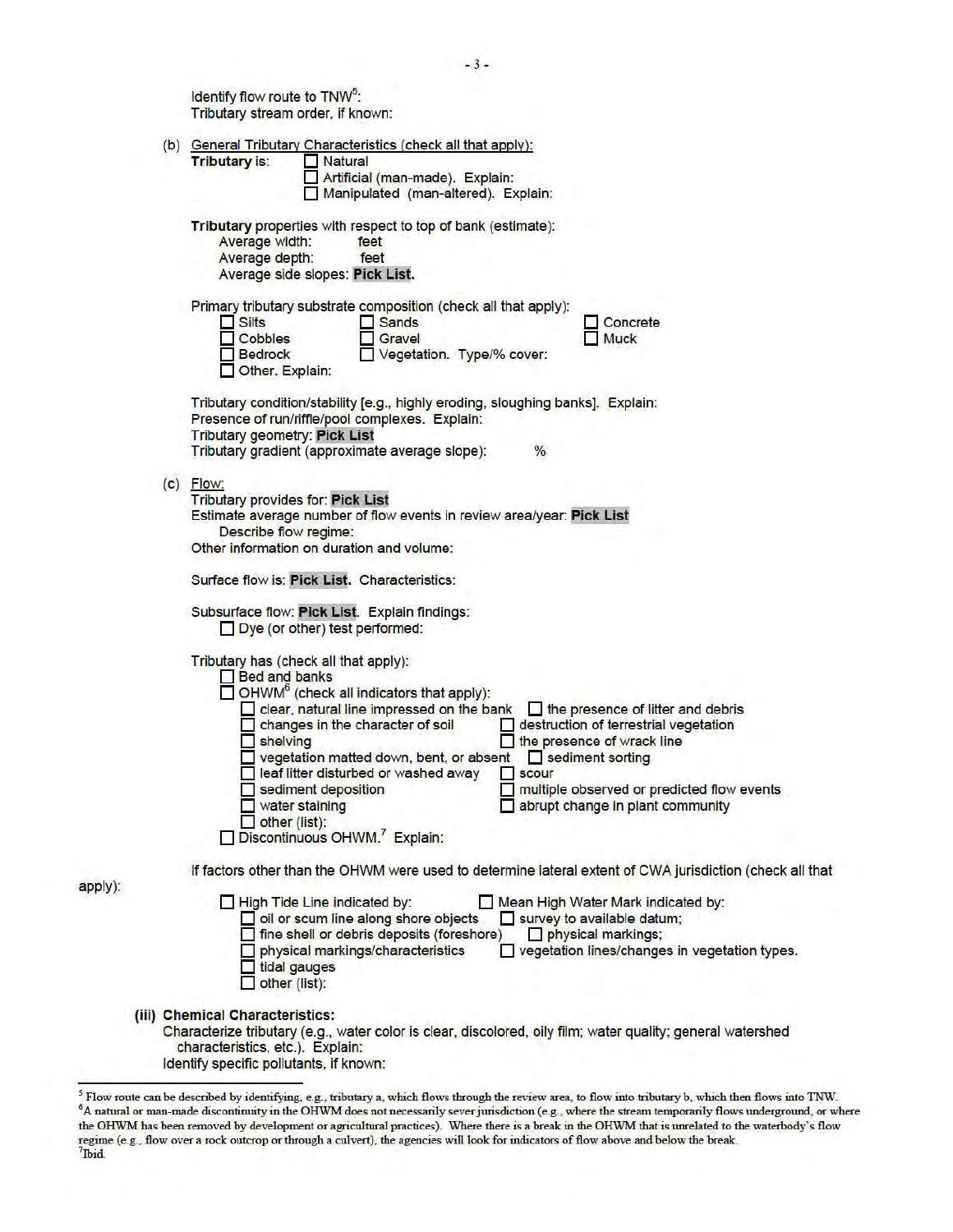- (iv) Biological Characteristics. Channel supports (check all that apply):
	- 0 Riparian corridor. Characteristics (type, average width):
	- **O Wetland fringe. Characteristics:**
	- Habitat for:
		- **Federally Listed species. Explain findings:**
		- **Fish/spawn areas. Explain findings:**
		- $\Box$  Other environmentally-sensitive species. Explain findings:
		- $\Box$  Aquatic/wildlife diversity. Explain findings:
- 2. Characteristics of wetlands adjacent to non-TNW that flow directly or indirectly into TNW
	- (i) Physical Characteristics:
		- (a) General Wetland Characteristics: Properties: Wetland size: acres Wetland type. Explain: Wetland quality. Explain: Project wetlands cross or serve as state boundaries. Explain:
		- (b) General Flow Relationship with Non-TNW: Flow is: Pick List. Explain:

Surface flow is: Pick List Characteristics:

- Subsurface flow: Pick List. Explain findings: Dye (or other) test performed:
- (c) Wetland Adjacency Determination with Non-TNW:
	- Directly abutting
	- **Not directly abutting** 
		- Discrete wetland hydrologic connection. Explain:
		- **Ecological connection.** Explain:
		- **Separated by berm/barrier.** Explain:
- (d) Proximity (Relationship) to TNW Project wetlands are Pick List river miles from TNW. Project waters are Pick List aerial (straight) miles from TNW. Flow is from: Pick List Estimate approximate location of wetland as within the Pick List floodplain.
- (ii) Chemical Characteristics:
	- Characterize wetland system (e.g. , water color is clear, brown, oil film on surface; water quality; general watershed characteristics; etc.). Explain: Identify specific pollutants, if known:
- (iii) Biological Characteristics. Wetland supports (check all that apply):
	- $\Box$  Riparian buffer. Characteristics (type, average width):
	- $\Box$  Vegetation type/percent cover. Explain: ◯ Vegetation type/percent cover. Explain:<br>◯ Habitat for:
	- - Federally Listed species. Explain findings:
		- 0 Fish/spawn areas. Explain findings:
		- Other environmentally-sensitive species. Explain findings:
		- $\Box$  Aquatic/wildlife diversity. Explain findings:

#### 3. Characteristics of all wetlands adjacent to the tributary (if any)

All wetland(s) being considered in the cumulative analysis: Pick List

Approximately acres in total are being considered in the cumulative analysis.

For each wetland, specify the following:

Directly abuts? (Y/N) Size (in acres) Directly abuts? (Y/N) Size (in acres)

Summarize overall biological, chemical and physical functions being performed: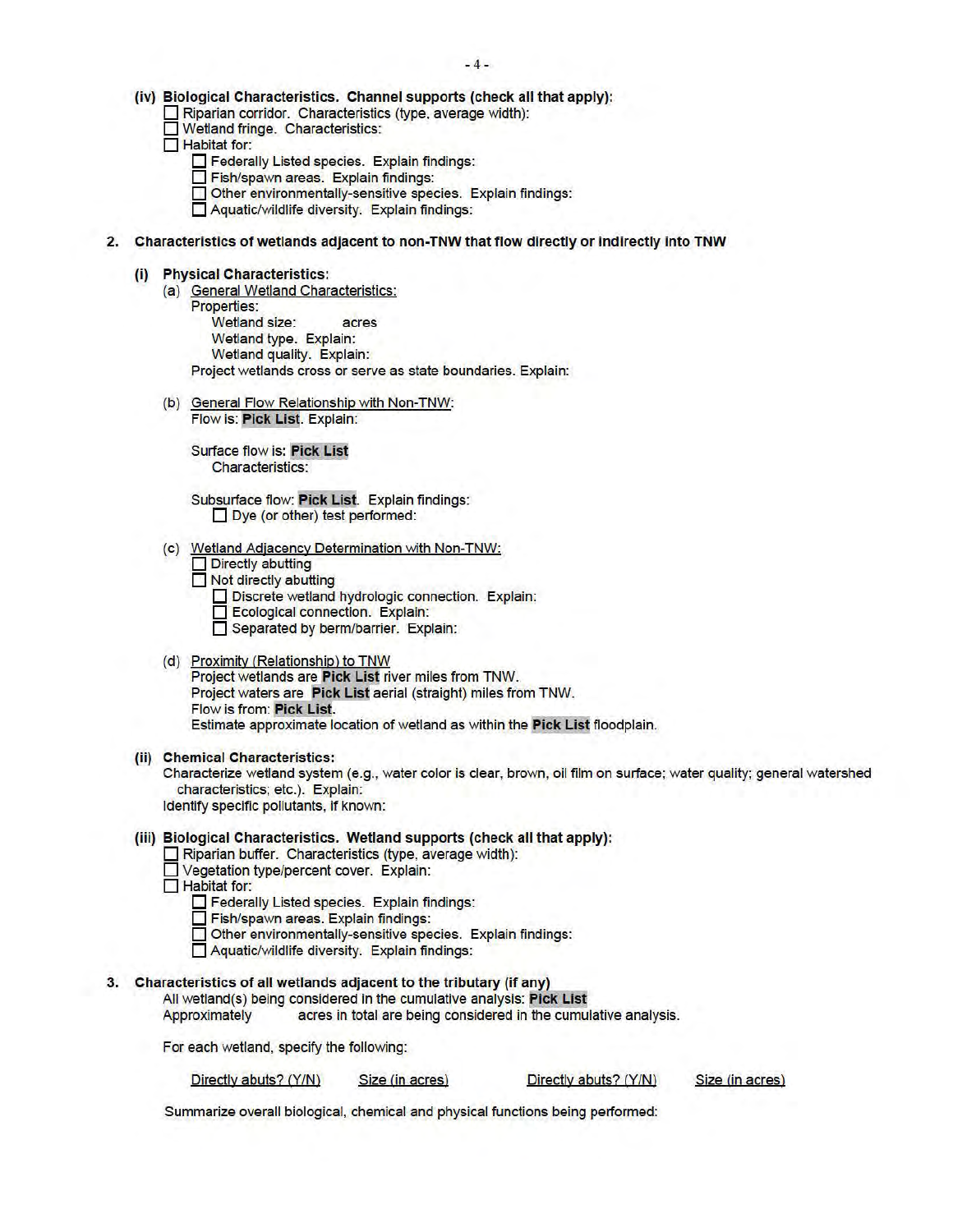# **C. SIGNIFICANT NEXUS DETERMINATION**

 **the chemical, physical and/or biological integrity of a TNW. Considerations when evaluating significant nexus include, but are not limited to the volume, duration, and frequency of the flow of water in the tributary and its to determine significant nexus based solely on any specific threshold of distance (e.g. between a tributary and its A significant nexus analysis will assess the flow characteristics and functions of the tributary itself and the functions performed by any wetlands adjacent to the tributary to determine if they significantly affect the chemical, physical, and biological integrity of a TNW. For each of the following situations, a significant nexus exists if the tributary, in combination with all of its adjacent wetlands, has more than a speculative or insubstantial effect on proximity to a TNW, and the functions performed by the tributary and all its adjacent wetlands. It is not appropriate adjacent wetland or between a tributary and the TNW). Similarly, the fact an adjacent wetland lies within or outside of a floodplain is not solely determinative of significant nexus.** 

## **Draw connections between the features documented and the effects on the TNW, as identified in the** *Rapanos*  **Guidance and discussed in the Instructional Guidebook. Factors to consider include, for example:**

- waters to TNWs, or to reduce the amount of pollutants or flood waters reaching a TNW? Does the tributary, in combination with its adjacent wetlands (if any), have the capacity to carry pollutants or flood
- fish and other species, such as feeding, nesting, spawning, or rearing young for species that are present in the TNW? Does the tributary, in combination with its adjacent wetlands (if any), provide habitat and lifecycle support functions for
- Does the tributary, in combination with its adjacent wetlands (if any), have the capacity to transfer nutrients and organic carbon that support downstream foodwebs?
- or biological integrity of the TNW? Does the tributary, in combination with its adjacent wetlands (if any), have other relationships to the physical, chemical,

### **Note: the above list of considerations is not inclusive and other functions observed or known to occur should be documented below:**

- **1. Significant nexus findings for non-RPW that has no adjacent wetlands and flows directly or indirectly into TNWs.** Explain findings of presence or absence of significant nexus below, based on the tributary itself, then go to Section III.D:
- combination with all of its adjacent wetlands, then go to Section III.D: 2. Significant nexus findings for non-RPW and its adjacent wetlands, where the non-RPW flows directly or **indirectly into TNWs.** Explain findings of presence or absence of significant nexus below, based on the tributary in
- **3. Significant nexus findings for wetlands adjacent to an RPW but that do not directly abut the RPW.** Explain findings of presence or absence of significant nexus below, based on the tributary in combination with all of its adjacent wetlands, then go to Section III.D:

# **D. DETERMINATIONS OF JURISDICTIONAL FINDINGS. THE SUBJECT WATERS/WETLANDS ARE (CHECK ALL THAT APPLY):**

**1. TNWs and Adjacent Wetlands.** Check all that apply and provide size estimates in review area: T TNWs: linear feet. wide, Or acres. □ Wetlands adjacent to TNWs: acres.

# **2. RPWs that flow directly or indirectly into TNWs.**

- Tributaries of TNWs where tributaries typically flow year-round are jurisdictional. Provide data and rationale indicating that tributary is perennial:
- Tributaries of TNW where tributaries have continuous flow "seasonally" (e.g., typically three months each year) are jurisdictional. Data supporting this conclusion is provided at Section III.B. Provide rationale indicating that tributary flows seasonally:

Provide estimates for jurisdictional waters in the review area (check all that apply):

- Tributary waters: linear feet wide.
- Other non-wetland waters: acres.

Identify type(s) of waters:

# 3. Non-RPWs<sup>8</sup> that flow directly or indirectly into TNWs.

with a TNW is jurisdictional. Data supporting this conclusion is provided at Section III.C.  $\Box$  Waterbody that is not a TNW or an RPW, but flows directly or indirectly into a TNW, and it has a significant nexus

Provide estimates for jurisdictional waters within the review area (check all that apply):

wide.  $\Box$  Tributary waters: linear feet,

 $\overline{a}$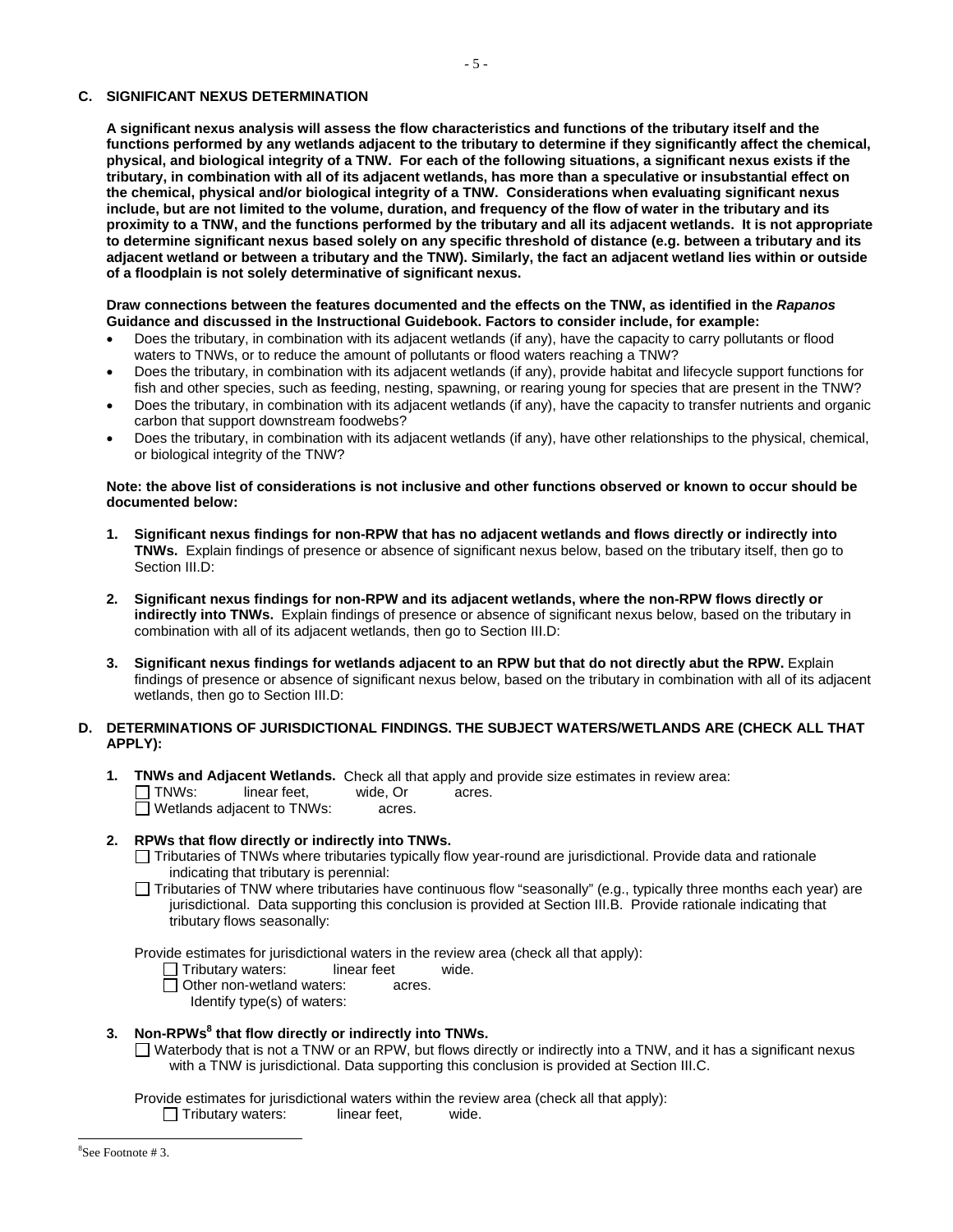Other non-wetland waters: acres. Identify type(s) of waters:

# **4. Wetlands directly abutting an RPW that flow directly or indirectly into TNWs.**

 $\Box$  Wetlands directly abut RPW and thus are jurisdictional as adjacent wetlands.

 Wetlands directly abutting an RPW where tributaries typically flow year-round. Provide data and rationale indicating that tributary is perennial in Section III.D.2, above. Provide rationale indicating that wetland is directly abutting an RPW:

 Wetlands directly abutting an RPW where tributaries typically flow "seasonally." Provide data indicating that tributary is seasonal in Section III.B and rationale in Section III.D.2, above. Provide rationale indicating that wetland is directly abutting an RPW:

Provide acreage estimates for jurisdictional wetlands in the review area: acres.

#### **5. Wetlands adjacent to but not directly abutting an RPW that flow directly or indirectly into TNWs.**

 Wetlands that do not directly abut an RPW, but when considered in combination with the tributary to which they are adjacent and with similarly situated adjacent wetlands, have a significant nexus with a TNW are jurisidictional. Data supporting this conclusion is provided at Section III.C.

Provide acreage estimates for jurisdictional wetlands in the review area: acres.

#### **6. Wetlands adjacent to non-RPWs that flow directly or indirectly into TNWs.**

 $\Box$  Wetlands adjacent to such waters, and have when considered in combination with the tributary to which they are adjacent and with similarly situated adjacent wetlands, have a significant nexus with a TNW are jurisdictional. Data supporting this conclusion is provided at Section III.C.

Provide estimates for jurisdictional wetlands in the review area: acres.

## **7. Impoundments of jurisdictional waters.<sup>9</sup>**

As a general rule, the impoundment of a jurisdictional tributary remains jurisdictional.

Demonstrate that impoundment was created from "waters of the U.S.," or

 $\Box$  Demonstrate that water meets the criteria for one of the categories presented above (1-6), or

Demonstrate that water is isolated with a nexus to commerce (see E below).

## **E. ISOLATED [INTERSTATE OR INTRA-STATE] WATERS, INCLUDING ISOLATED WETLANDS, THE USE, DEGRADATION OR DESTRUCTION OF WHICH COULD AFFECT INTERSTATE COMMERCE, INCLUDING ANY SUCH WATERS (CHECK ALL THAT APPLY):10**

 $\Box$ which are or could be used by interstate or foreign travelers for recreational or other purposes.

 $\Box$  from which fish or shellfish are or could be taken and sold in interstate or foreign commerce.  $\Box$  which are or could be used for industrial purposes by industries in interstate commerce.

which are or could be used for industrial purposes by industries in interstate commerce.

 Interstate isolated waters. Explain:

Other factors. Explain:

#### **Identify water body and summarize rationale supporting determination:**

Provide estimates for jurisdictional waters in the review area (check all that apply):

- Tributary waters: linear feet, wide.<br>Other non-wetland waters: acres.
- П
- ldentify type(s) of waters:<br>Wetlands: acres.
- □ Wetlands:

l

 $9^9$  To complete the analysis refer to the key in Section III.D.6 of the Instructional Guidebook.

 **review consistent with the process described in the Corps/EPA** *Memorandum Regarding CWA Act Jurisdiction Following Rapanos.* **10 Prior to asserting or declining CWA jurisdiction based solely on this category, Corps Districts will elevate the action to Corps and EPA HQ for**